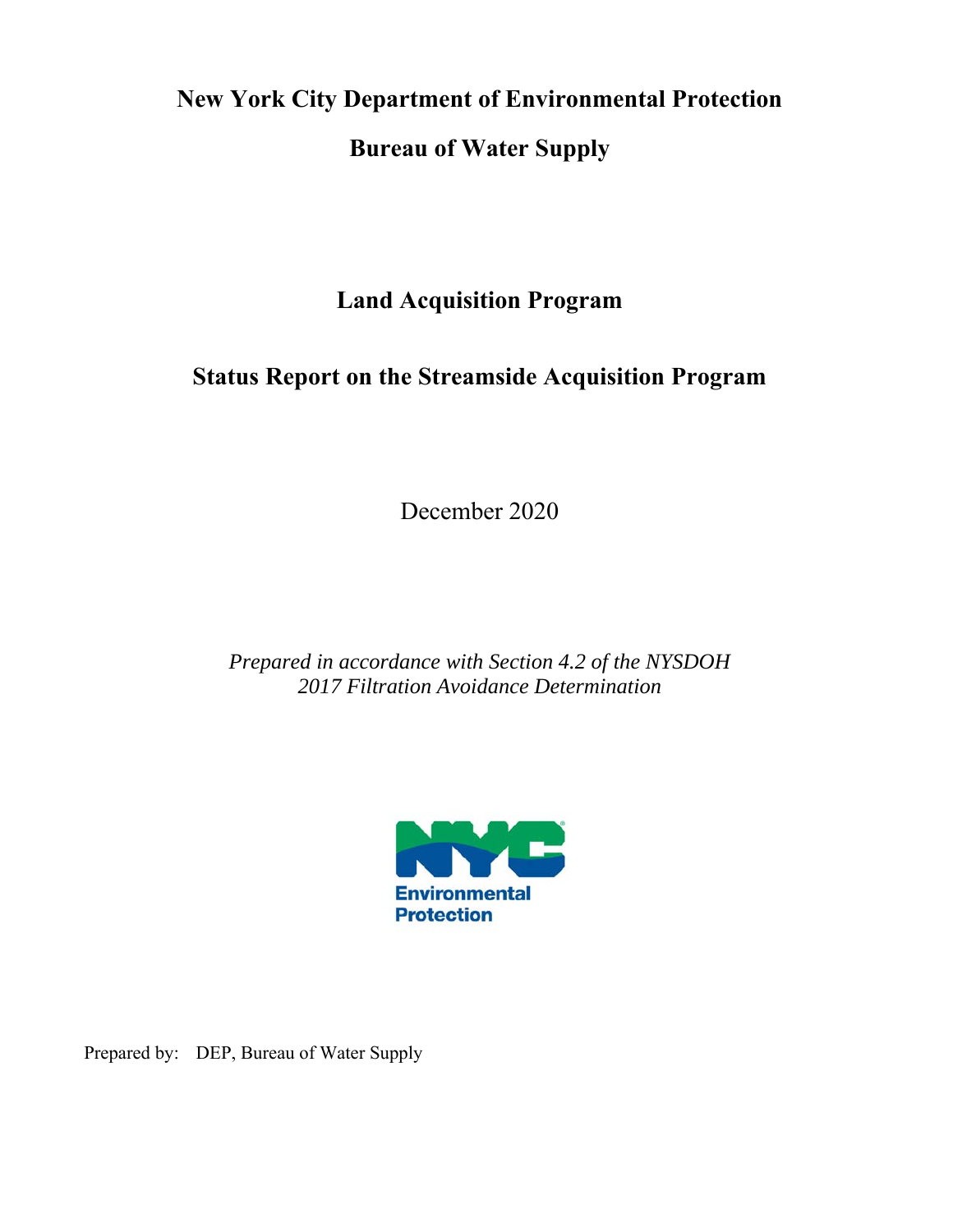#### **Background**

The 2010 Water Supply Permit (WSP) issued by the New York State Department of Environmental Conservation (NYSDEC) required the New York City Department of Environmental Protection (DEP) to develop a Streamside Acquisition Program (SAP) in partnership with a land trust, and to implement the SAP in the Schoharie Basin as a \$5 million pilot effort for an initial period of three years. After DEP selected the Catskill Center for Conservation and Development (CCCD) to operate the SAP, it was quickly determined that to ramp up and fully implement such a complex program would take considerably longer than three years, so DEP and CCCD entered into a five-year contract that commenced on July 15, 2015. DEP submitted an initial evaluation report to NYSDEC in October 2017 which concluded that the pilot SAP added value to the City's Land Acquisition Program (LAP) initiatives and should be continued. This Status Report fulfills a LAP requirement pursuant to the 2017 Filtration Avoidance Determination (FAD) issued by the New York State Department of Health (NYSDOH).

The 2017 FAD addressed the status and progress of the SAP in several ways. First, it required DEP to convene a stakeholder group to explore development of incentives that could increase participation in SAP by landowners. Following a series of meetings in 2018 and early 2019, DEP submitted a report on potential SAP incentives that was approved by NYSDOH in September 2019; as requested by NYSDOH, DEP submitted an implementation schedule for these recommended SAP incentives in October 2019. The FAD also required the City to commit an additional \$3 million to support the SAP in the Schoharie Basin; DEP registered a contract amendment in July 2019 and extended the contract through 2022. Finally, in accordance with the 2010 WSP, the FAD acknowledged that if NYSDEC determines that the SAP should be expanded beyond the Schoharie Basin to the entire West of Hudson (WOH) watershed, then DEP would be required to execute a contract with CCCD to fund the expanded SAP with an additional \$8 million in City funds.

#### **Program Operations**

The current SAP contract budget totals \$8 million through 2022. As of June 30, 2020, CCCD had invoiced DEP for just over \$3.8 million, of which nearly \$1.5 million (39%) represents costs related to the purchase price of land, tax reimbursements at closing, and incentive payments (collectively referred as "hard costs"). The remainder of invoiced funds (61%) represent personnel, program components, indirect costs, and costs directly related to land acquisition including appraisals, environmental site services, surveys and title work (collectively referred to as "soft costs"). During the first four years of the program, CCCD charged 9% indirect costs for all program expenses (minus hard costs). When the SAP contract was amended in 2019, CCCD increased its overhead charges to 18%.

During the first several years that the SAP was operational, CCCD experienced a significant turnover in staff that has since stabilized, resulting in efficient program delivery. CCCD currently has three 100% full-time equivalent (FTE) staff and three partial FTE staff dedicated to the SAP including the Executive Director (15% in 2019), Associate Director (60% in 2019), and Financial Manager (40% in 2019). In 2020, CCCD's Executive Director dropped his time to 10% and the Associate Director dropped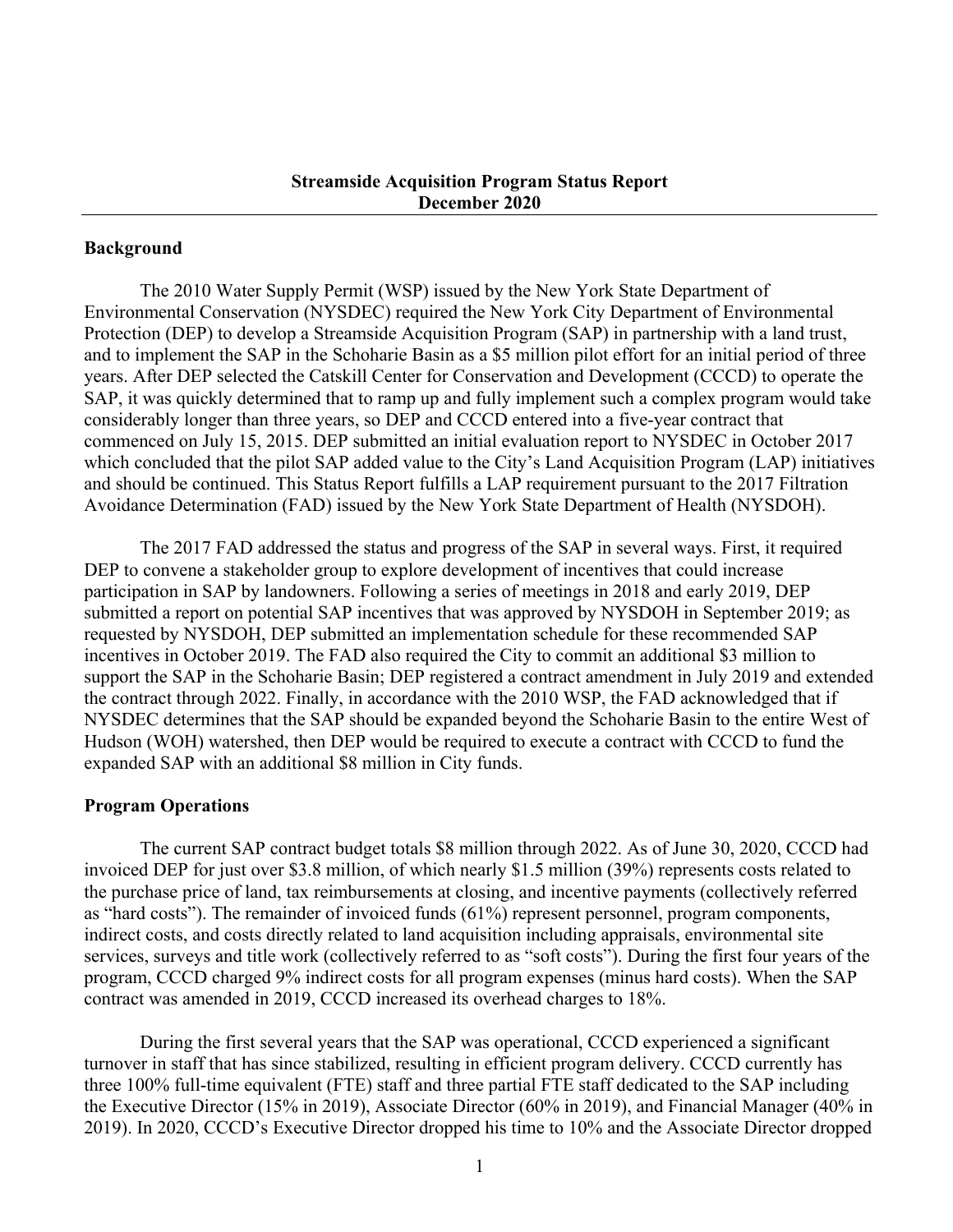her time to 40%, which resulted in a total of roughly four FTE staff working on the SAP overall. CCCD expects to expand its SAP staff by another part-time administrative assistant and full time entry-level project manager before the current contract expires.

Until March 2020, CCCD staff often worked in DEP's Kingston office, interacting frequently with LAP and other DEP staff, and attending weekly project review meetings. Due to the COVID-19 pandemic and DEP's Kingston office being closed to all but essential workers, this temporary space has been unavailable to CCCD staff since March. CCCD also maintains a small SAP office in Tannersville for which CCCD is not charged rent, sharing space with Greene County Soil and Water Conservation District, although all CCCD staff have been generally working remotely since March. CCCD is interested in locating a dedicated SAP office, but this search is currently on hold due to the pandemic. In the interim, CCCD staff have continued to join weekly real estate meetings and monthly SAP status meetings via Microsoft Teams, in addition to communicating with LAP staff via phone and email. DEP remains satisfied with the quality of CCCD's work and appreciates the ongoing partnership.

#### **Program Goals**

The principal purpose of the SAP as stated in the Program Development Initiative (PDI) Report issued in May 2013 by CCCD includes five "Central Water Quality Objectives" focused on protection and restoration of stream buffers and floodplains, and four "Secondary Objectives" focused on community benefits, recreation, and coordination with other programs. The SAP strives to acquire properties that contain high proportions of watercourses, stream buffers, wetlands, and/or floodplains, as defined in the WSP.

The 2010 WSP waives minimum parcel size requirements for the SAP that are otherwise applicable to LAP, and it also allows for acquisition of parcels within designated areas that have excluded LAP acquisitions, provided the municipality passes a resolution allowing such acquisitions ("Opt-In"). To provide value-added service, the SAP focuses mainly – though not exclusively – on properties that are ineligible for other LAP initiatives. Many of the tax parcels solicited by CCCD for the SAP are under ten acres in size, since these are generally ineligible for LAP. CCCD solicits larger parcels for the SAP where such acquisitions advance program goals.

#### **Municipal Outreach**

CCCD staff actively cultivate relationships with municipal officials. Since the SAP began, CCCD staff have documented more than 125 separate contact instances with officials in each of the 14 municipalities in the Schoharie Basin, an average of roughly two contacts per month. Generally speaking, CCCD staff have had more frequent and more extensive conversations with officials in towns where the SAP has been actively acquiring land. Table 1 summarizes SAP outreach through September 2020.

| Municipality | Outreach             | Local                           | Presentations        | Meetings Emails Calls |  | Verbal                  | Totals |
|--------------|----------------------|---------------------------------|----------------------|-----------------------|--|-------------------------|--------|
|              | Letters<br>(general) | Consultation<br>$(\#$ projects) | to Boards,<br>Public | (formal,<br>planned)  |  | Exchanges<br>(informal) |        |
| Ashland      |                      |                                 |                      |                       |  |                         |        |
| Conesville   |                      |                                 |                      |                       |  |                         | −      |
| Gilboa       |                      |                                 |                      |                       |  |                         |        |

Table 1 Outreach to municipalities through September 2020.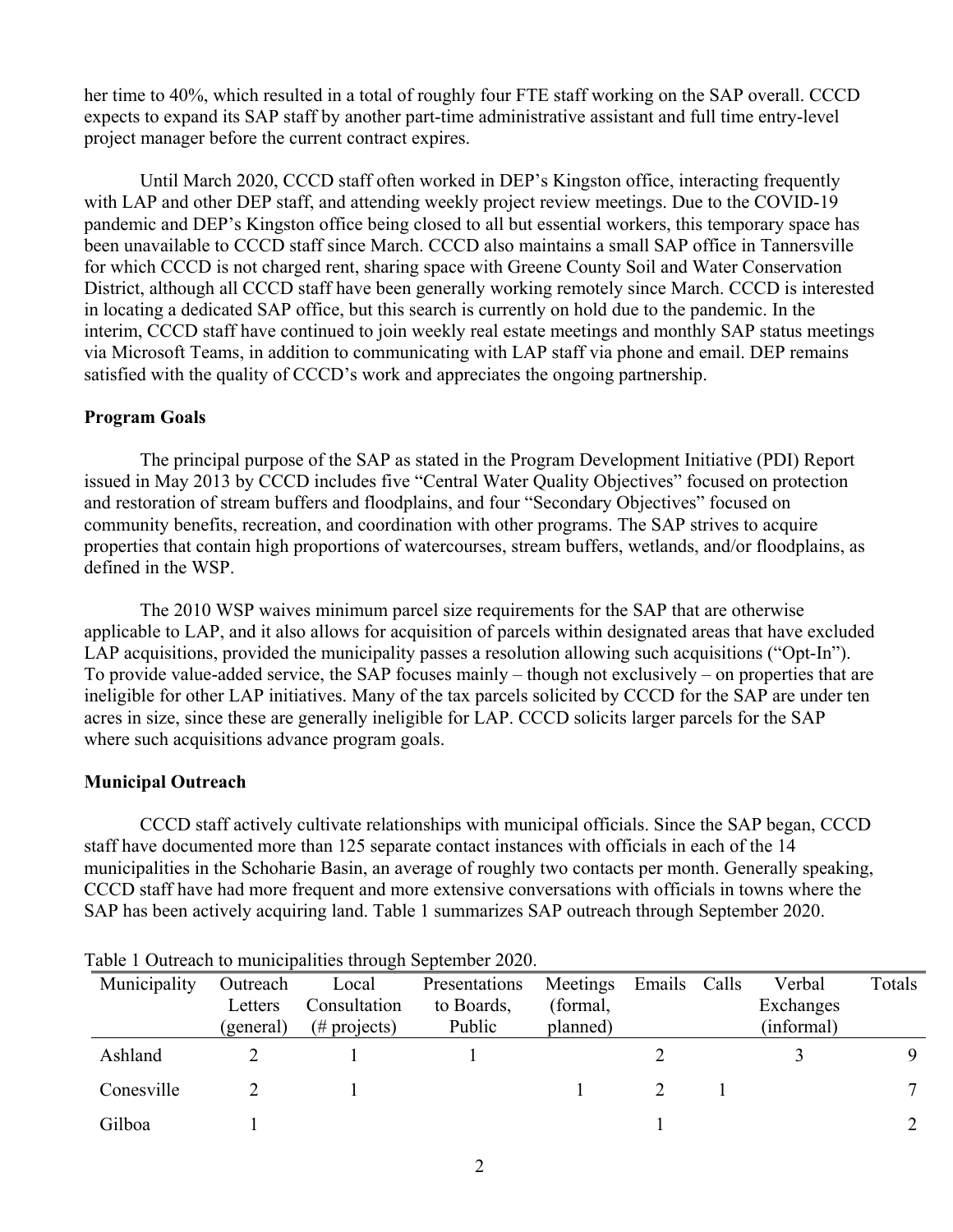| Halcott           | 1              |                |                |                |                |                |              | $\overline{2}$ |
|-------------------|----------------|----------------|----------------|----------------|----------------|----------------|--------------|----------------|
| Hunter Town       | $\overline{2}$ | $\overline{2}$ |                | $\overline{2}$ | 8              |                |              | 14             |
| Hunter<br>Village | 1              |                |                |                |                |                |              | $\overline{2}$ |
| Jefferson         | 1              |                |                |                | $\mathbf{1}$   |                |              | $\overline{2}$ |
| Jewett            | $\overline{2}$ | 8              | $\overline{2}$ |                | 13             | $\mathfrak{Z}$ |              | 28             |
| Lexington         | $\overline{2}$ | $\overline{4}$ |                |                | $\overline{3}$ | $\mathbf{1}$   |              | 11             |
| Prattsville       | $\overline{2}$ | 3              | $\overline{2}$ | $\overline{2}$ | 5              |                | 3            | 17             |
| Roxbury           | $\mathbf{1}$   |                |                | 1              | $\overline{2}$ |                |              | $\overline{4}$ |
| Stamford<br>Town  | $\mathbf{1}$   |                |                |                | $\mathbf{1}$   |                |              | $\overline{2}$ |
| Tannersville      | $\overline{2}$ |                | $\mathbf{1}$   |                | $\overline{2}$ | $\mathbf{1}$   | $\mathbf{1}$ | 7              |
| Windham           | $\overline{2}$ | $\overline{7}$ |                |                | $\tau$         | $\overline{2}$ | $\mathbf{1}$ | 20             |
| <b>Totals</b>     | 22             | 26             | 8              | 6              | 49             | 8              | 8            | 127            |

CCCD's ongoing SAP outreach efforts to municipal officials has secured initial results. In September 2020, after nine months of dialogue and information exchange with town officials and landowner representatives, the Jewett Town Board adopted a resolution authorizing the SAP to purchase a property within the designated hamlet along the Schoharie Creek – the first such Opt-In for the Program. In the same time period, CCCD successfully collaborated with the Jewett Planning Board to craft language to approve a subdivision that would meet the needs of the SAP, the seller and the community. CCCD actively cultivates similar relationships in communities throughout the Schoharie Basin and remains optimistic of future successes. As reported by CCCD, several themes emerged in feedback from Schoharie Basin municipalities:

- Surface Water Criteria: Three towns expressed a strong preference for targeting acquisition based on surface water criteria, and subdividing properties as needed to achieve that.
- Opt-In of Designated Hamlet Areas: Four towns expressed willingness to opt properties into the SAP on a parcel-by-parcel basis, if requested by the landowner (including Jewett, mentioned above). No town has yet to express willingness to Opt-In for an entire hamlet.
- Recreational Trails and Third-Party Ownership: Three towns expressed interest in longdistance recreational trails as part of a tourism-based economy, along with concerns about DEP ownership potentially restricting land use. One town expressed a strong preference for third party ownership (preferably by the municipality) so that recreational use could be determined locally.
- Privacy and Conservation Easements: Two towns expressed concerns about potential privacy and traffic impacts for neighbors of DEP lands that are open for public access. One town expressed a preference for conservation easement over fee simple acquisitions, because they afford more privacy and local control.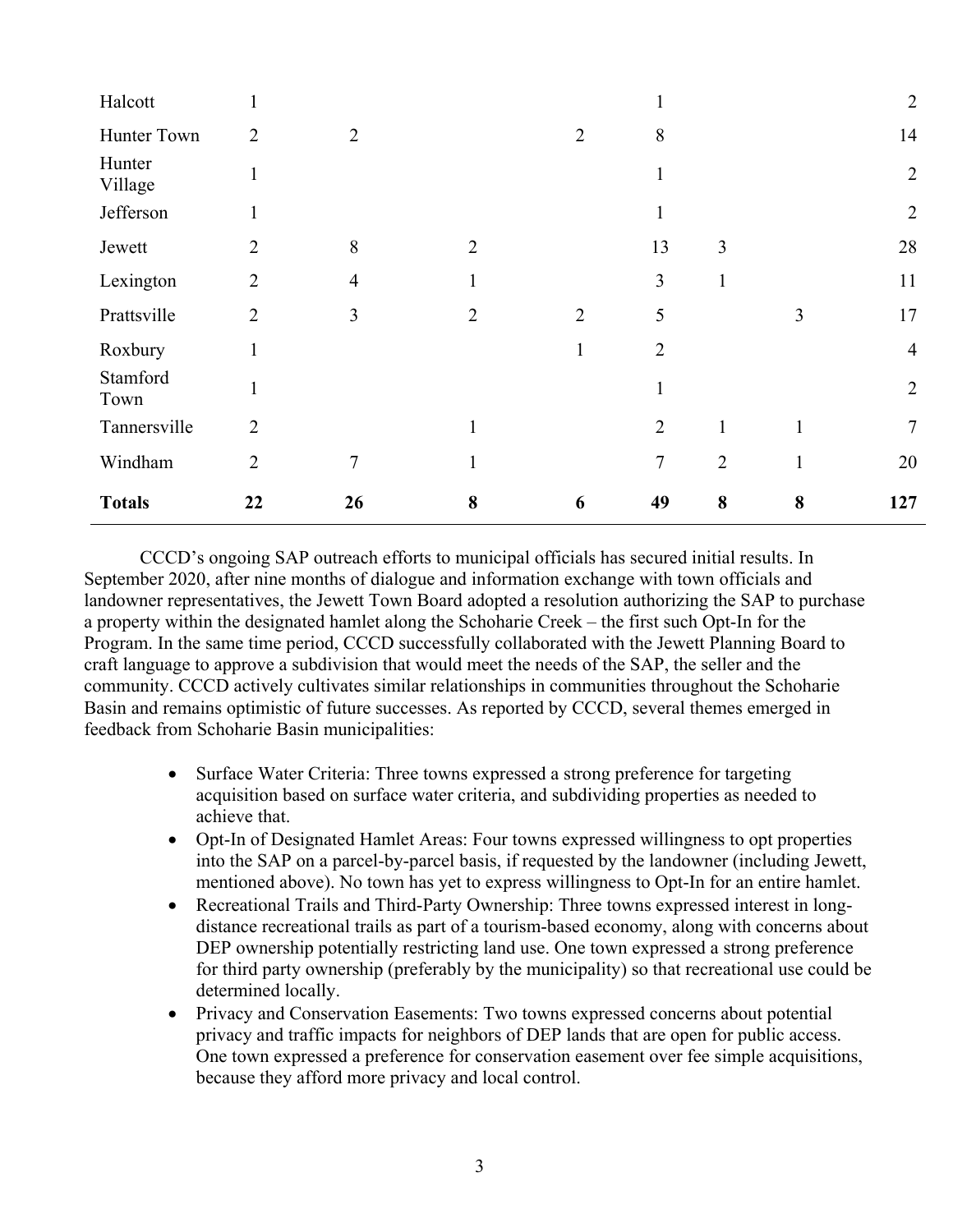#### **Landowner Outreach**

CCCD conducts community outreach as a complement to landowner solicitation and in support of overall program goals. CCCD created a SAP brochure for landowners and another for municipal officials. The former is included with solicitation letters sent to landowners and/or shared with landowners on site visits; the latter has been mailed, emailed and personally shared by CCCD with municipal officials. Both are also shared at events and distributed by partner programs such as the Catskill Streams Buffer Initiative. For example, the SAP had a presence at the Schoharie Watershed Summit every year between 2016-2019, at the Catskill Center Expo during 2017-2019, and at the Catskill Center's 50th Birthday Celebration at the Catskill Visitor Center in 2019. In-person events were not possible in 2020 due to the COVID-19 pandemic.

#### **Solicitation**

Criteria for SAP solicitation will continue to evolve over time, but virtually all properties selected for solicitation thus far share the following attributes:

- They are within areas that are part of an existing DEP Stream Management Plan; and
- They contain high proportions of stream frontage, 300-foot riparian buffer, and/or 100year floodplain; and
- They are vacant and less than roughly 50 acres in size, or contain improvements and are between roughly 10 and 50 acres in size but can be subdivided so that most improvements (and all habitable dwellings) will remain in private ownership; and
- They must be approved by local municipal resolution if the property is within a LAPexcluded designated area.

The WSP requires that the SAP be implemented in conjunction with Stream Management Plans developed by DEP's Stream Management Program. Parcels in the Schoharie Basin covered by these plans are easily identified in DEP's GIS, and CCCD regularly consults with both Stream Management Program and LAP staff in regard to solicitation priorities. Emphasis is placed on properties containing large amounts of riparian buffer and/or floodplain, and those overlapping with Stream Protection Areas (a designation developed by DEP to identify stream reaches of high priority for protection).

As summarized in Table 2, CCCD has conducted eight rounds of SAP solicitations in Schoharie Basin towns which have reached owners of 325 properties (383 tax parcels), 2,972 acres of buffer, and 3,262 total acres through September 2020. Since April 2020, due to impacts of the pandemic on finances and real estate procedures, DEP has halted all outgoing solicitations including for the SAP. It is worth noting that for properties under 15 acres, per internal DEP policy for the LAP, the entire property is counted as solicited. For properties 15 acres and larger, only qualifying streams, wetlands, floodplains, and acreage within 300 feet of streams (i.e., riparian buffers) are counted as solicited. This policy reflects that for larger parcels, the SAP is likely to seek subdivision focused on acquisition of stream buffers rather than to acquire the whole parcel.

| Table 2 Summary of SAP solicitations by town through September 2020. |  |  |  |
|----------------------------------------------------------------------|--|--|--|
|                                                                      |  |  |  |

| Town       | Number of Properties | <b>Solicited Acres</b> | Acres in Buffer |
|------------|----------------------|------------------------|-----------------|
| Ashland    | 28                   | 294                    | 262             |
| Conesville | 44                   | 448                    | 375             |
| Gilboa     |                      | 24                     | 36              |
| Hunter     | 35                   | 335                    | 305             |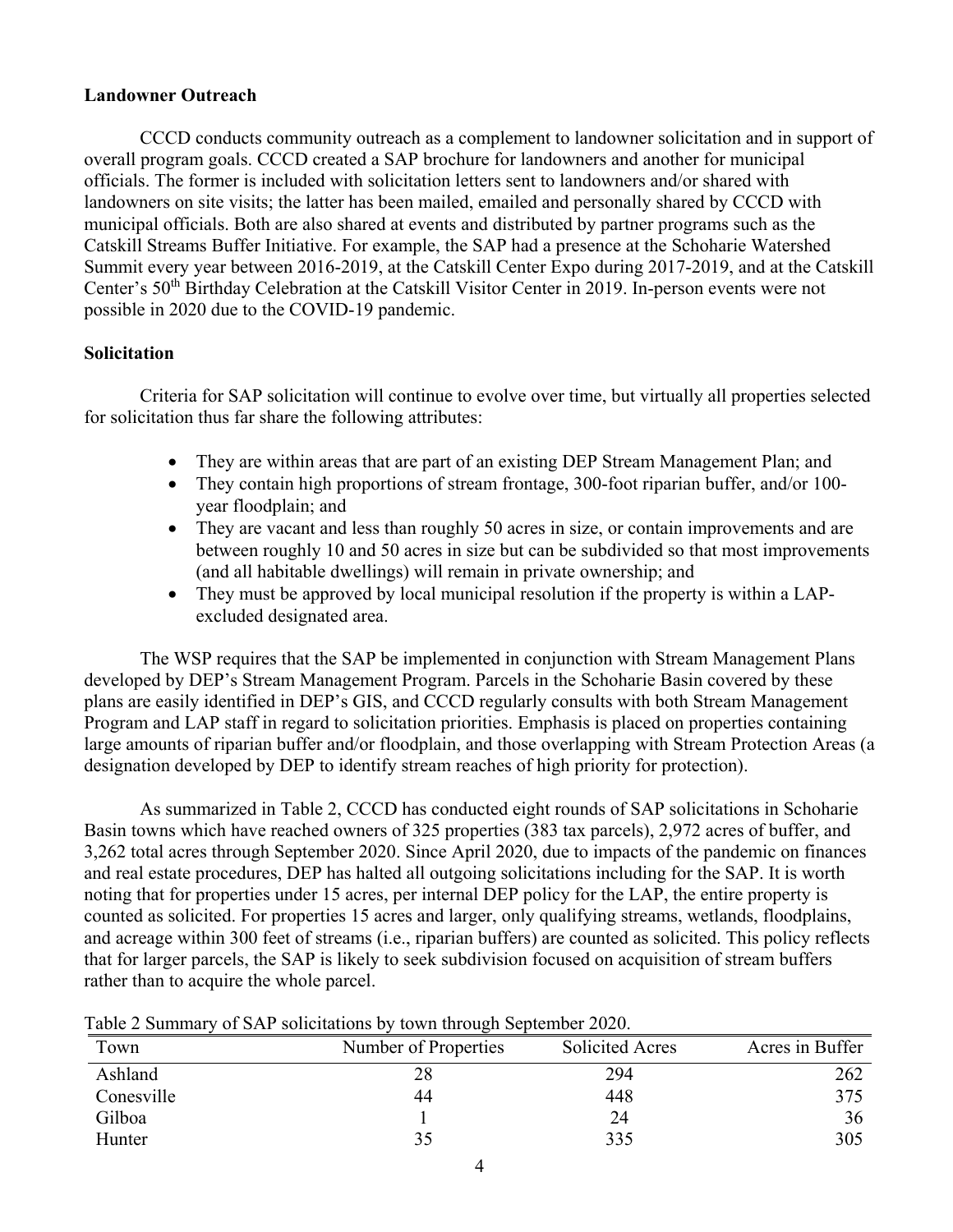| Jewett       | 76        | 744        | 659        |
|--------------|-----------|------------|------------|
| Lexington    | 55        | 628        | 651        |
| Prattsville  | 28        | 285        | 237        |
| Windham      | <u>58</u> | <u>504</u> | <u>447</u> |
| <b>Total</b> | 325       | 3,262      | 2,972      |

### **Appraisals**

As summarized in Table 3, of the 325 properties solicited to date, CCCD has appraised 59 properties for the SAP totaling 492 acres. Average property size is eight acres, average property value/purchase offer is \$54,880, and average per-acre value is \$6,581. Of the 59 properties appraised, 29 (47%) would require a subdivision. A total of 35 properties (59%) have accepted purchase offers.

| Prop ID | Acres          | Subdivision<br>Required? | Appraised<br>Value | Price per Acre | Accepted<br>Offer? |
|---------|----------------|--------------------------|--------------------|----------------|--------------------|
| 9313    | $\mathbf{1}$   | $\mathbf N$              | \$11,000           | \$11,000       | Y                  |
| 9552    | 5              | $\mathbf N$              | \$12,750           | \$2,550        | Y                  |
| 9159    | $\overline{4}$ | N                        | \$15,000           | \$3,750        | Y                  |
| 9236    | $\overline{4}$ | $\mathbf N$              | \$15,000           | \$3,750        | Y                  |
| 9314    | $\overline{2}$ | N                        | \$22,000           | \$11,000       | Y                  |
| 9581    | $\overline{4}$ | N                        | \$10,000           | \$25,000       | Y                  |
| 9351    | 6              | $\mathbf N$              | \$35,000           | \$5,833        | Y                  |
| 9676    | $\overline{4}$ | $\mathbf N$              | \$35,000           | \$8,750        | Y                  |
| 9318    | $\overline{3}$ | N                        | \$37,000           | \$12,333       | Y                  |
| 9265    | 6              | N                        | \$37,219           | \$6,203        | Y                  |
| 9070    | $\overline{2}$ | $\mathbf N$              | \$40,000           | \$20,000       | Y                  |
| 9403    | $\overline{2}$ | N                        | \$41,000           | \$20,500       | Y                  |
| 9078    | 5              | $\mathbf N$              | \$45,000           | \$9,000        | Y                  |
| 9186    | $\overline{2}$ | $\mathbf N$              | \$45,000           | \$22,500       | Y                  |
| 9202    | 3              | N                        | \$50,000           | \$16,667       | Y                  |
| 9439    | 10             | $\mathbf N$              | \$53,000           | \$5,300        | Y                  |
| 9112    | 17             | N                        | \$90,720           | \$5,336        | $\mathbf Y$        |
| 9342    | 16             | $\mathbf N$              | \$114,580          | \$7,161        | Y                  |
| 9339    | 10             | $\mathbf N$              | \$130,000          | \$13,000       | Y                  |
| 9595    | $\overline{3}$ | Y                        | \$22,000           | \$7,333        | Y                  |
| 9320    | $\overline{7}$ | Y                        | \$40,000           | \$5,714        | Y                  |
| 9386    | 10             | $\mathbf Y$              | \$40,000           | \$4,000        | Y                  |
| 9492    | $\overline{3}$ | Y                        | \$44,000           | \$14,667       | Y                  |
| 9277    | 5              | Y                        | \$45,000           | \$9,000        | Y                  |
| 9570    | $\overline{3}$ | Y                        | \$45,000           | \$15,000       | Y                  |
| 9435    | 8              | $\mathbf Y$              | \$46,000           | \$5,750        | Y                  |
| 9181    | $\overline{4}$ | Y                        | \$47,000           | \$11,750       | Y                  |

Table 3 Summary of all properties appraised by the SAP through September 2020.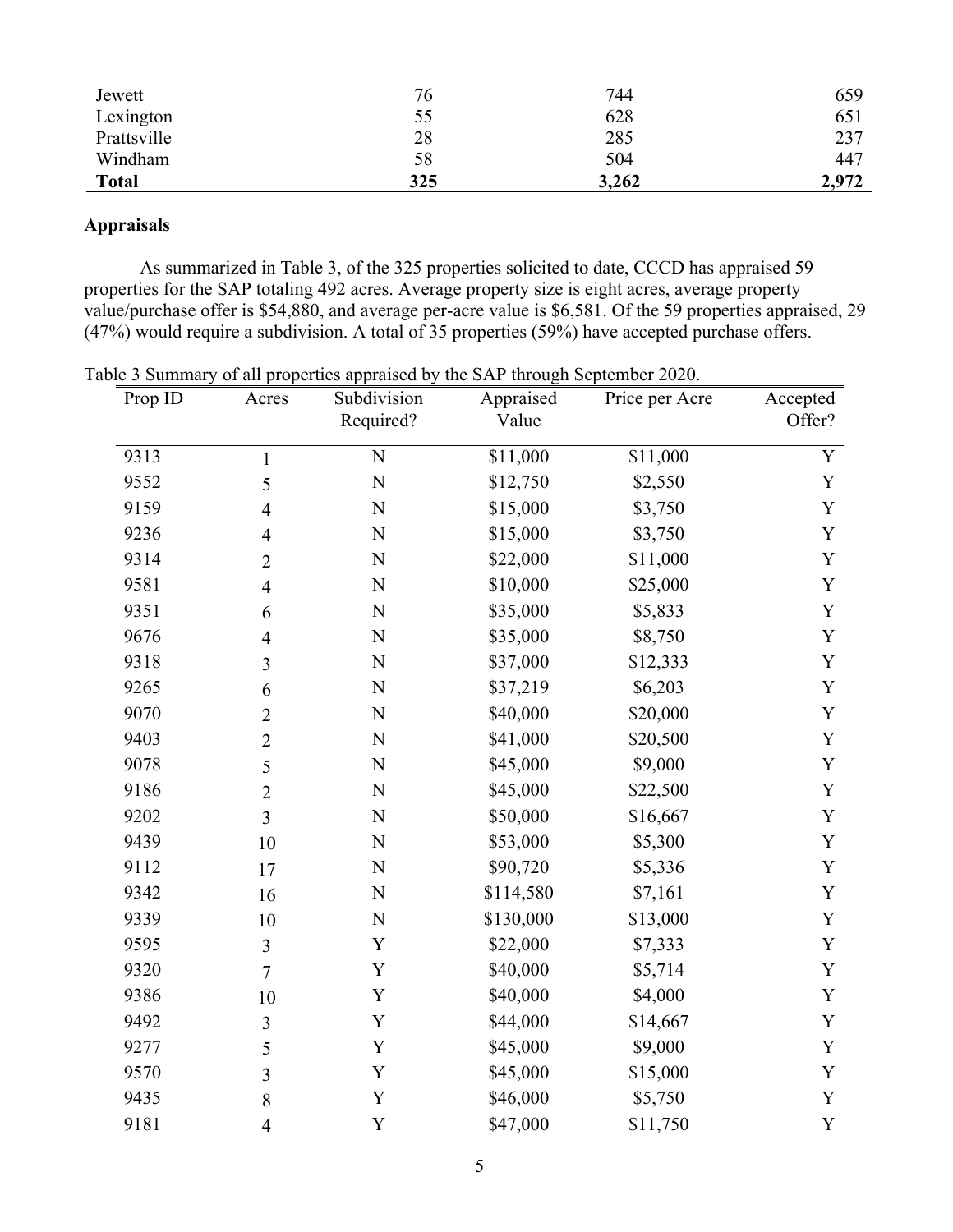| 9652                  | 20  | Y           | \$51,968    | \$2,598  | Y           |
|-----------------------|-----|-------------|-------------|----------|-------------|
| 9263                  | 10  | Y           | \$55,000    | \$5,500  | Y           |
| 9270                  | 12  | Y           | \$55,000    | \$4,583  | Y           |
| 9732                  | 6   | Y           | \$60,000    | \$10,000 | Y           |
| 9725                  | 29  | Y           | \$70,325    | \$2,425  | Y           |
| 9324                  | 22  | Y           | \$87,340    | \$3,970  | Y           |
| 9283                  | 19  | Y           | \$145,410   | \$7,653  | Y           |
| 9281                  | 24  | Y           | \$242,075   | \$10,086 | Y           |
| Subtotal<br>Accepted  | 291 | 16          | \$1,935,387 | \$6,651  | 35          |
| 9250                  | 5   | $\mathbf N$ | \$8,000     | \$1,600  | ${\bf N}$   |
| 9473                  | 7   | N           | \$18,000    | \$2,571  | N           |
| 9199                  | 5   | $\mathbf N$ | \$38,000    | \$7,600  | $\mathbf N$ |
| 9114                  | 3   | N           | \$50,000    | \$16,667 | N           |
| 9103                  | 8   | $\mathbf N$ | \$52,800    | \$6,600  | $\mathbf N$ |
| 9086                  | 9   | $\mathbf N$ | \$75,000    | \$8,333  | $\mathbf N$ |
| 9106                  | 8   | $\mathbf N$ | \$78,656    | \$9,832  | $\mathbf N$ |
| 9411                  | 6   | $\mathbf N$ | \$82,200    | \$13,700 | ${\bf N}$   |
| 9387                  | 13  | N           | \$116,160   | \$8,935  | N           |
| 9083                  | 14  | N           | \$140,333   | \$10,024 | $\mathbf N$ |
| 9108                  | 19  | N           | \$188,180   | \$9,904  | N           |
| 9164                  | 3   | Y           | \$11,000    | \$3,667  | N           |
| 9257                  | 10  | Y           | \$20,000    | \$2,000  | ${\bf N}$   |
| 9350                  | 6   | Y           | \$24,000    | \$4,000  | $\mathbf N$ |
| 9203                  | 6   | Y           | \$30,000    | \$5,000  | $\mathbf N$ |
| 9284                  | 5   | Y           | \$30,000    | \$6,000  | $\mathbf N$ |
| 9353                  | 6   | Y           | \$30,000    | \$5,000  | ${\bf N}$   |
| 9073                  | 9   | $\mathbf Y$ | \$35,000    | \$3,889  | N           |
| 9171                  | 7   | Y           | \$35,000    | \$5,000  | N           |
| 9196                  | 8   | Y           | \$40,000    | \$5,000  | N           |
| 9599                  | 11  | Y           | \$44,720    | \$4,065  | N           |
| 9267                  | 7   | Y           | \$48,000    | \$6,857  | N           |
| 9493                  | 8   | Y           | \$49,500    | \$6,188  | N           |
| 9453                  | 18  | Y           | \$58,000    | \$3,222  | N           |
| Subtotal<br>Refused   | 201 | 13          | \$1,302,549 | \$6,480  | 24          |
| Grand<br><b>Total</b> | 492 | 29          | \$3,237,936 | \$6,581  | 59          |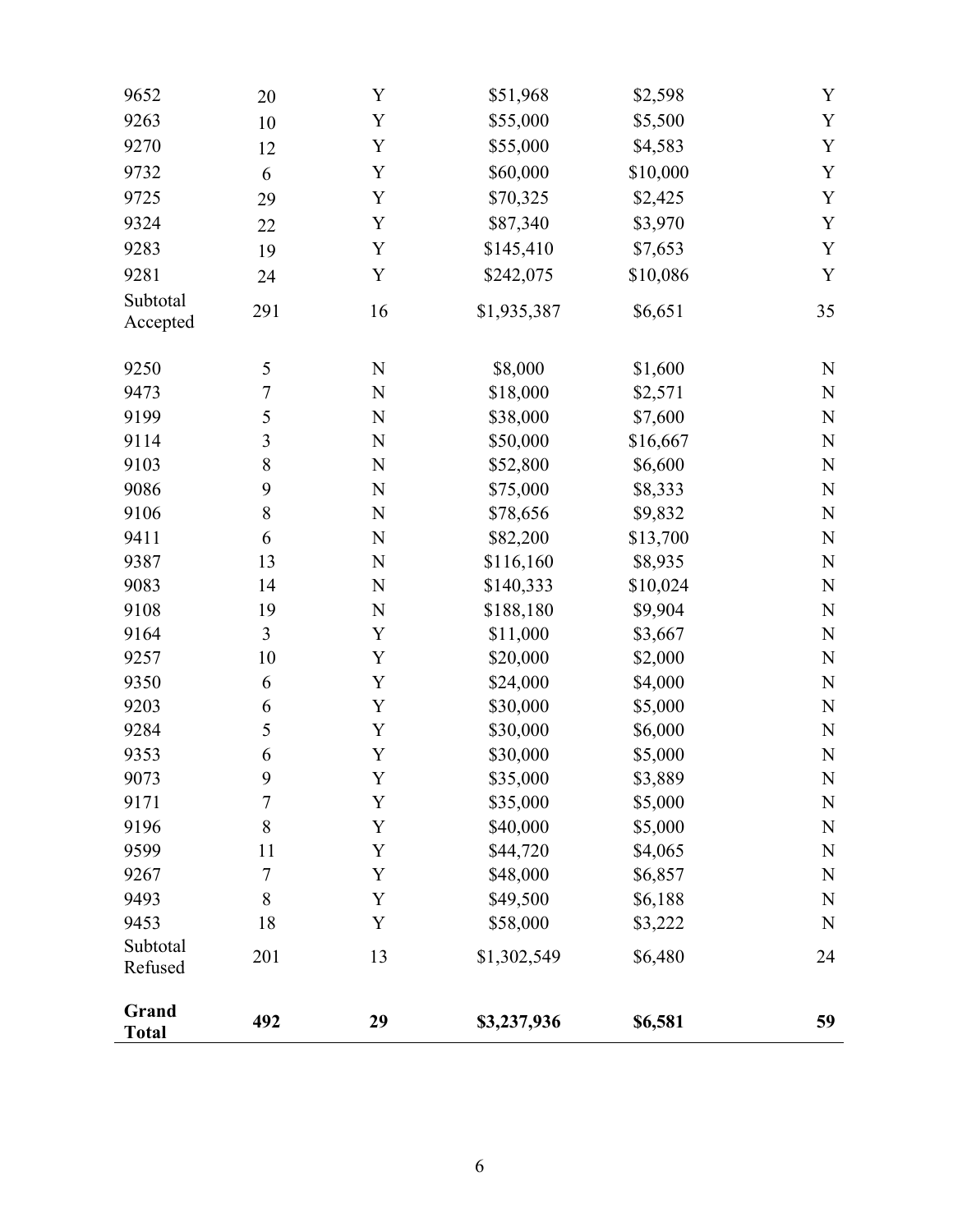#### **Accepted Offers, Executed Contracts and Closed Projects**

Through September 30, 2020, 27 properties totaling 209 acres have proceeded to signed purchase contracts for fee simple conveyance to the City. Of those 209 acres, 73% represents streams, floodplains, wetlands and stream buffers. As of that date, 19 of these contracts totaling 137 acres have closed. Due to interruptions attributable to COVID-19, which has slowed or paused numerous routine activities and transactions associated with the City's land acquisition initiatives, the SAP has been allowed to enter six of nine contracts with landowners who accepted offers prior to or during the pandemic. Table 4 shows all SAP purchase contracts, closed contracts, and projects where the landowner has accepted a purchase offer and is waiting for purchase contracts. Overall, the SAP has a respectable success rate for turning prospective deals into accepted offers, with 18% of all solicited properties moving to the appraisal stage and 35 accepted offers from 59 offers extended (59%). SAP's offer acceptance rate has increased as the program has matured; of the 21 offers extended in 2019 and 2020, 15 (71%) were accepted.

| Prop ID                     | Town        | Acres          | Subdivision<br>Required? | Fair Market<br>Value | Incentive |
|-----------------------------|-------------|----------------|--------------------------|----------------------|-----------|
| Offer Accepted, No Contract |             |                |                          |                      |           |
| 9181                        | Windham     | $\overline{4}$ | Y                        | \$47,000             |           |
| 9265                        | Jewett      | 6              | N                        | \$37,219             | \$5,000   |
| 9339                        | Windham     | 10             | N                        | \$130,000            |           |
| 9570                        | Windham     | 3              | Y                        | \$45,000             | \$2,000   |
| 9652                        | Jewett      | 20             | Y                        | \$51,968             |           |
| 9676                        | Ashland     | $\overline{4}$ | N                        | \$35,000             | \$5,000   |
| 9725                        | Gilboa      | 29             | Y                        | \$70,325             |           |
| 9732                        | Ashland     | 6              | Y                        | \$60,000             |           |
| Sub Totals:                 | 8           | 82             | 5                        | \$476,512            | \$12,000  |
| <b>Contract Executed</b>    |             |                |                          |                      |           |
| 9112                        | Lexington   | 17             | ${\bf N}$                | \$90,720             | \$2,000   |
| 9283                        | Jewett      | 19             | Y                        | \$145,410            |           |
| 9342                        | Prattsville | 16             | N                        | \$114,580            |           |
| 9403                        | Windham     | $\overline{2}$ | $\mathbf N$              | \$41,000             | \$2,000   |
| 9435                        | Lexington   | 8              | Y                        | \$46,000             | \$2,000   |
| 9492                        | Windham     | 3              | Y                        | \$44,000             | \$2,000   |
| 9581                        | Lexington   | $\overline{4}$ | $\mathbf N$              | \$10,000             | \$5,000   |
| 9595                        | Jewett      | 3              | Y                        | \$22,000             | \$4,000   |
| Subtotals:                  | 8           | 72             | $\overline{4}$           | \$513,710            | \$17,000  |
| Closed                      |             |                |                          |                      |           |
| 9070                        | Ashland     | $\overline{2}$ | N                        | \$40,000             |           |
| 9078                        | Jewett      | 5              | N                        | \$45,000             |           |
| 9159                        | Jewett      | $\overline{4}$ | N                        | \$14,500             |           |
| 9186                        | Windham     | $\overline{2}$ | N                        | \$45,000             |           |
| 9202                        | Windham     | 3              | N                        | \$50,000             |           |
| 9236                        | Jewett      | $\overline{4}$ | N                        | \$14,500             |           |
| 9263                        | Jewett      | 10             | Y                        | \$55,000             |           |

Table 4 Characteristics of SAP properties closed, remaining in contract, or accepted offers.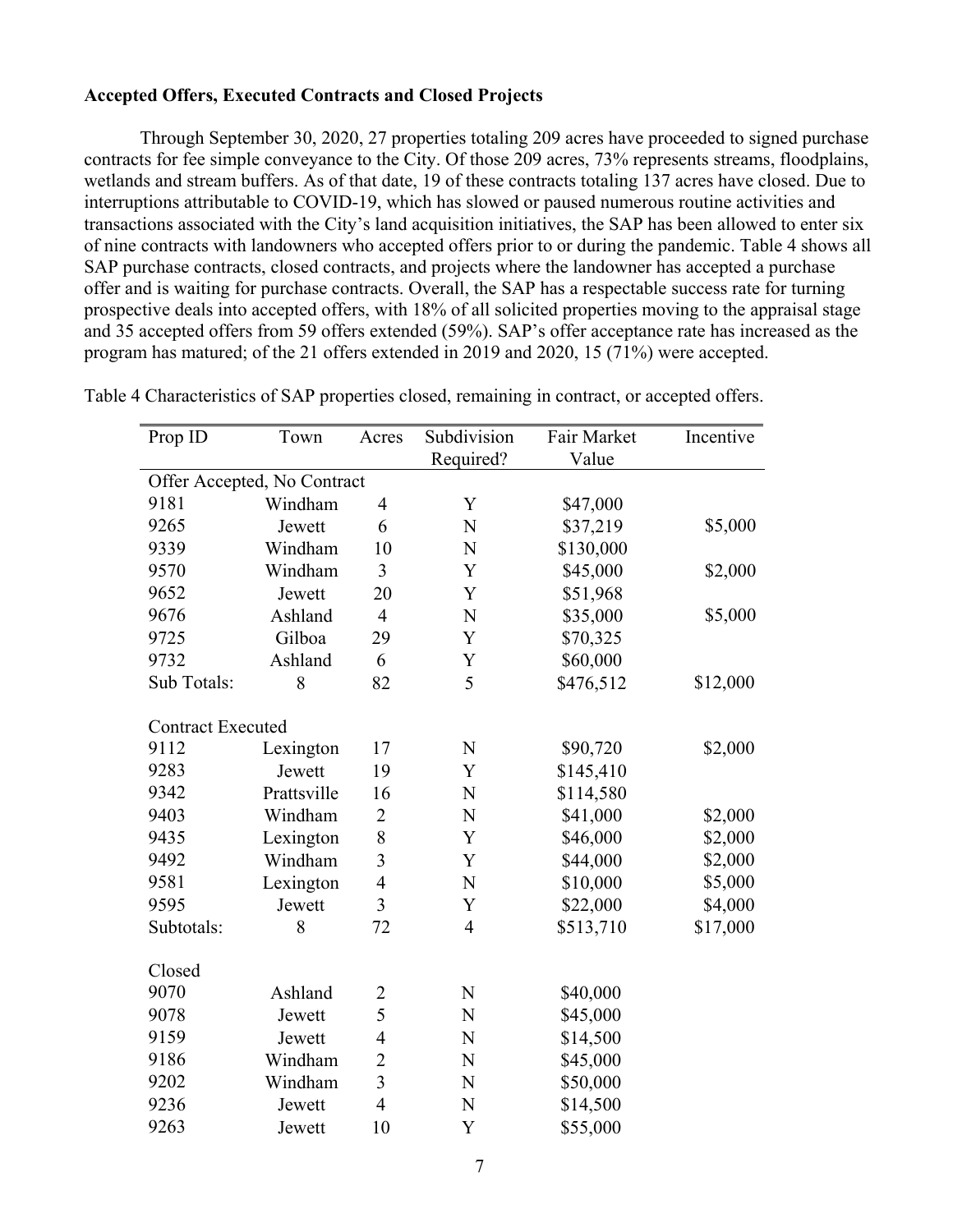| 9270                    | Jewett      | 12             | Y       | \$55,000    |          |
|-------------------------|-------------|----------------|---------|-------------|----------|
| 9277                    | Hunter      | 5              | Y       | \$45,000    |          |
| 9281                    | Hunter      | 24             | Y       | \$247,179   |          |
| 9313                    | Windham     | 1              | N       | \$11,000    |          |
| 9314                    | Windham     | $\overline{2}$ | N       | \$22,000    |          |
| 9318                    | Windham     | 3              | N       | \$37,000    |          |
| 9320                    | Jewett      | $\overline{7}$ | Y       | \$40,000    |          |
| 9324                    | Prattsville | 22             | Y       | \$86,824    |          |
| 9351                    | Prattsville | 6              | N       | \$35,000    |          |
| 9386                    | Lexington   | 10             | Y       | \$40,000    |          |
| 9439                    | Lexington   | 10             | N       | \$53,000    |          |
| 9552                    | Conesville  | 5              | N       | \$15,000    | \$3,000  |
| Subtotals:              | 19          | 137            | 7       | \$951,003   | \$3,000  |
| Grand<br><b>Totals:</b> | 35          | 291            | 46% Yes | \$1,941,225 | \$32,000 |

#### **Subdivisions**

The SAP's early solicitation rounds focused on whole parcels, but over time the program has shifted to also include parcels where only portions are deemed eligible and compelling. For interested landowners in this category, the SAP configures subdivisions to leave land that is deemed to be developable and relatively dry for landowners to retain, while appraising only the wettest portions of such properties. Of the 27 executed contracts, 11 have involved subdivisions (41%); this percentage is likely to rise as the program matures.

#### **Program Incentives**

 DEP and CCCD have developed several incentives to increase participation of landowners in the SAP. Some of these incentives have been in place for years, such as reimbursing landowners for removal of wells, septic systems, and in some cases non-residential improvements like sheds or debris. In accordance with the 2017 FAD, DEP worked with CCCD and other watershed stakeholders to develop and begin implementing in 2019 additional financial incentives that result in payments directly to landowners distinct from fair market value; these incentives apply to situations involving high proportions of surface water criteria (>85%) and/or low fair market values. DEP and CCCD also identified potential future opportunities for non-financial incentives, such as third party ownership and the possibility of local municipalities developing "SAP-friendly" subdivision ordinances to allow for focused streamside protection. DEP expects to meet with stakeholders on these incentives during late 2020 and early 2021.

Landowner incentives available as of 2017:

- Reimbursement for well/septic removal costs up to \$3,000
- Reimbursement for technical subdivision costs up to \$5,000
- Reimbursement for removal of debris: \$5,000 for properties valued under \$30,000 and \$3,000 for properties valued between \$30,000 and \$50,000.
- Enhanced down payments: 50% of property value for properties under \$10,000 and \$5,000 for properties valued between \$10,000 and \$50,000